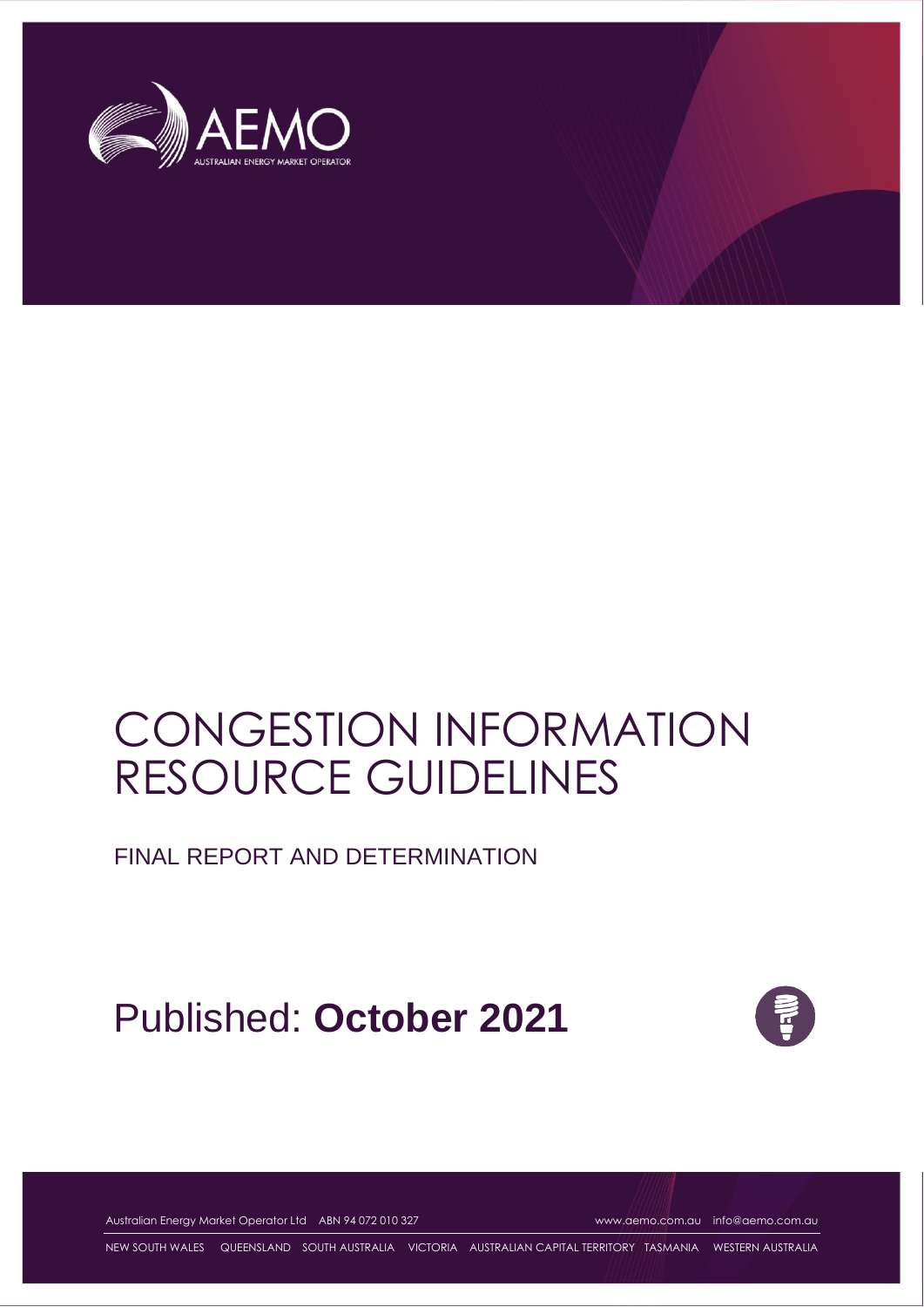

## <span id="page-1-0"></span>**EXECUTIVE SUMMARY**

The publication of this Final Report and Determination (Final Report) finalises the Rules consultation process conducted by AEMO to amend the Congestion Information Resource Guidelines (CIR Guidelines) under the National Electricity Rules (NER).

In response to the first stage notice, AEMO received two submissions from EnergyAustralia and Shell Energy. Both generally considered the CIR to be a valuable resource in its current state, but could be improved. EnergyAustralia and Shell Energy both suggested AEMO consider how historical and forecast data can be made more accessible to market participants, for example in the form of possible future network congestion and binding constraints, and emerging network stability limits. They also recommended more transparency from TNSPs to publish limits advice, and for AEMO to provide statistical reports on the Network Outage Schedule (NOS) and possible future congestion in the form of binding constraints in MT PASA runs.

AEMO agrees the MT PASA information could be used to provide a forecast of network congestion, and that that more granular segregation of data would be appropriate for the constraint reports. AEMO is investigating which information from the MT PASA constraint results can be published and where this would most appropriately be located in the CIR. AEMO is not able to provide MT PASA reporting on interconnector binding constraints as suggested by Energy Australia as the MT PASA does not currently report this information.

In response to the second stage notice, AEMO received two submissions from Shell Energy and CS Energy. Both responses were supportive of the changes proposed in the draft report and determination, but urged AEMO to reconsider its draft decision not to make available to market participants a replica of the network mimic panel used by AEMO's control room. CS Energy also recommended that AEMO ensure that the proposed High Impact Outages (HIO) definition in the CIR is consistent with the HIO definition in the AEMO SO\_OP Outage Assessment Procedure.

In response to these submissions, AEMO is investigating options to provide information on the network status in real-time.

After consideration of feedback from the second stage consultation, AEMO has amended the CIR Guidelines to:

- Require TNSPs to enter into NOS outages that are classified as high impact outages (HIOs).
- Require TNSPs to provide AEMO with limits advice so network constraints can be modelled in NEMDE.
- Require TNSPs to either publish the limits advice on their websites (which AEMO will link to from the CIR) or provide to AEMO to publish in the CIR.
- Require TNSPs to regularly review their limits advice and notify AEMO of any updates to ensure the advice remains current.

AEMO's final determination is to amend the CIR Guidelines in the form published with this Final Report.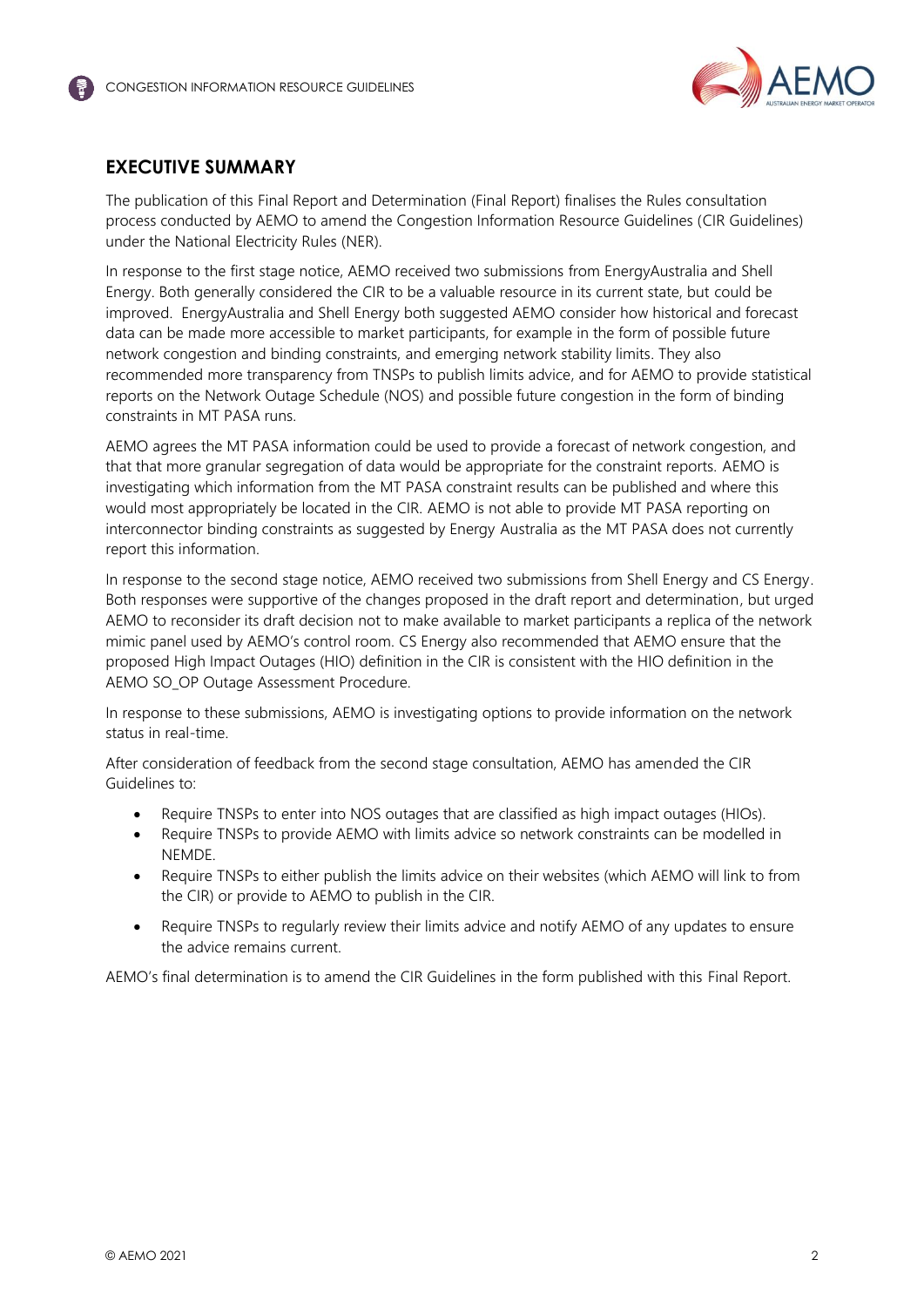

## **CONTENTS**

|              | <b>EXECUTIVE SUMMARY</b>                                                           |                                                          |                |
|--------------|------------------------------------------------------------------------------------|----------------------------------------------------------|----------------|
| $\mathbf{1}$ |                                                                                    | STAKEHOLDER CONSULTATION PROCESS                         | 4              |
| 2.           | <b>BACKGROUND</b>                                                                  |                                                          | 4              |
| 2.1.         | NER requirements                                                                   |                                                          | $\overline{4}$ |
| 2.2.         | Context for this consultation                                                      |                                                          |                |
| 2.3.         |                                                                                    | First stage consultation                                 | 5              |
| 2.4.         | Second stage consultation                                                          |                                                          |                |
| 3.           |                                                                                    | SUMMARY OF MATERIAL ISSUES                               | 5              |
| 4.           | <b>DISCUSSION OF MATERIAL ISSUES</b><br>5                                          |                                                          |                |
| 4.1.         | Consistent definition of HIO in both the CIR and SO_OG Outage Assessment Procedure |                                                          |                |
| 4.2.         |                                                                                    | Replication of the AEMO control room network mimic panel | 6              |
| 5.           |                                                                                    | FINAL DETERMINATION                                      | 6              |
|              | APPENDIX A.                                                                        | <b>GLOSSARY</b>                                          | 7              |
| APPENDIX B.  |                                                                                    | SUMMARY OF SUBMISSIONS AND AEMO RESPONSES                | 8              |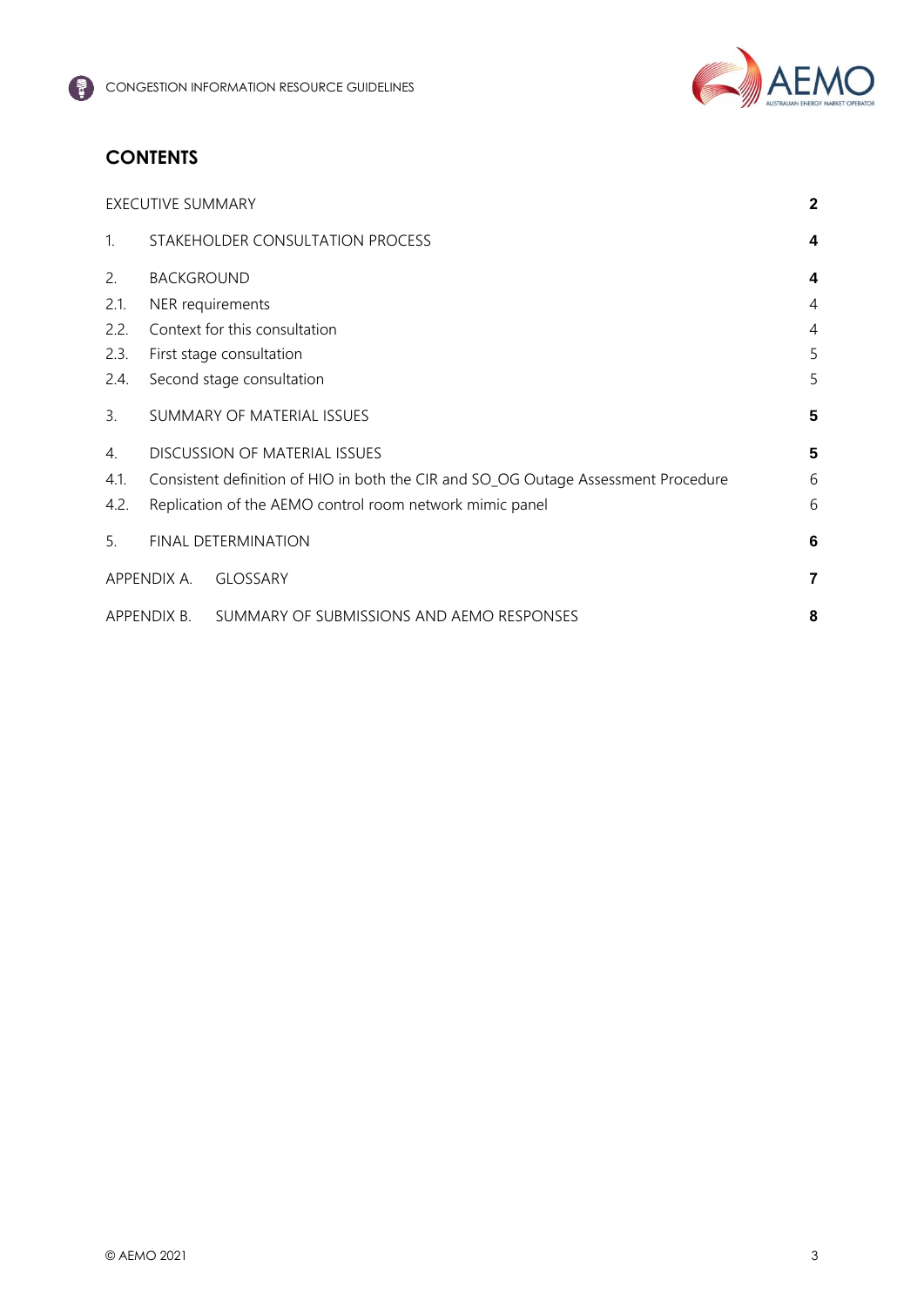

## <span id="page-3-0"></span>**1. STAKEHOLDER CONSULTATION PROCESS**

As required by clause 3.7A(m) of the NER, AEMO has consulted on the CIR Guidelines in accordance with the Rules consultation process in rule 8.9.

AEMO's steps and timeline for this consultation are outlined below.

| Deliverable                                                  | Date             |
|--------------------------------------------------------------|------------------|
| Notice of first stage consultation published                 | 10 May 2021      |
| First stage submissions closed                               | 17 June 2021     |
| Meetings held with submitting stakeholders                   | 14 July 2021     |
| Draft Report & Notice of second stage consultation published | 19 August 2021   |
| Submissions due on Draft Report                              | 3 September 2021 |
| Final Report published                                       | 20 October 2021  |

The publication of this Final Report concludes this consultation.

Note that there is a glossary of terms used in this Final Report at Appendix A.

### <span id="page-3-1"></span>**2. BACKGROUND**

#### <span id="page-3-2"></span>**2.1. NER requirements**

The NER specifies the following requirements for the CIR Guidelines:

- 3.7A(k) AEMO must develop and publish guidelines (the congestion information resource guidelines) in relation to:
	- (1) the categories of information to be contained in the congestion information resource including the source of that information;
	- (2) the scope and type of information to be provided by Transmission Network Service Providers in accordance with paragraphs (n) and (o);
	- (3) the processes to be implemented by AEMO to obtain the information from Transmission Network Service Providers in accordance with paragraphs (n) and (o);
	- (4) the determination of the intervals for updating and publishing the congestion information resource under paragraph (e); and
	- (5) the processes to be implemented by AEMO for providing Registered Participants with information under paragraph (g).
- 3.7A(l) AEMO must develop and publish the first congestion information resource guidelines in accordance with the Rules consultation procedures by 1 September 2010 and there must be a set of congestion information resource guidelines available and up to date at all times after that date.
- 3.7A(m) AEMO must amend the congestion information resource guidelines in accordance with the Rules consultation procedures.

### <span id="page-3-3"></span>**2.2. Context for this consultation**

The existing CIR Guidelines call for AEMO to undertake consultation with interested parties at least every three years. The previous consultation was undertaken in mid-2018, requiring a new consultation to be undertaken in mid-2021.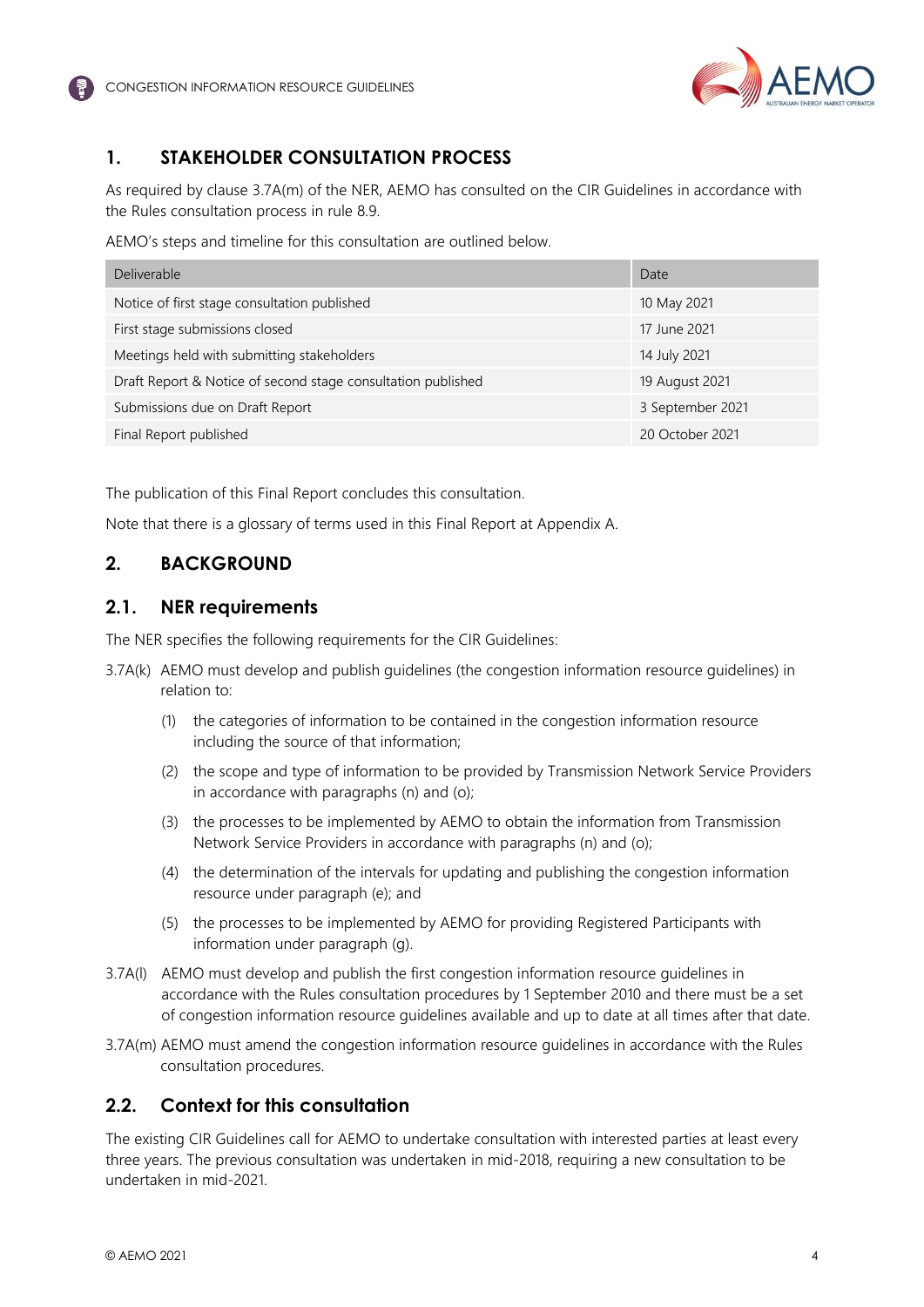

## <span id="page-4-0"></span>**2.3. First stage consultation**

AEMO issued a Notice of First Stage Consultation on 10 May 2021. The matters for consultation were:

1. Whether the quality, relevance and frequency of information provided in the CIR remains appropriate.

2. What additional information stakeholders consider should be included in the CIR, including explanations of the value to stakeholders.

3. What current congestion-related information AEMO could stop publishing in the CIR with no or little loss of value for stakeholders (for example because it is published elsewhere or no longer relevant).

4. AEMO's proposal to revise the CIR Guidelines to include a clear requirement for Transmission Network Service Providers (TNSPs) to publish their limit advice on their website or on AEMO's limits advice page.

AEMO also proposed a number of minor drafting changes to the CIR Guidelines to improve readability, remove redundant text and transition to an updated form. A consultation draft of the CIR guidelines was published with the first stage notice.

AEMO received two written submissions in the first stage of consultation and subsequently held meetings with both stakeholders.

Copies of all written submissions have been published on AEMO's website at: [https://aemo.com.au/consultations/current-and-closed-consultations/2021-congestion-information](https://aemo.com.au/consultations/current-and-closed-consultations/2021-congestion-information-resource-guidelines)[resource-guidelines.](https://aemo.com.au/consultations/current-and-closed-consultations/2021-congestion-information-resource-guidelines) Minutes of the meetings held with stakeholders are attached to the Draft Report.

### <span id="page-4-1"></span>**2.4. Second stage consultation**

AEMO issued a Draft Report and updated draft CIR Guidelines on 19 August 2021.

AEMO received two written submissions in the second stage of consultation. Copies of all written submissions have been published on AEMO's website: https://aemo.com.au/en/consultations/current-andclosed-consultations/2021-congestion-information-resource-guideline.

### <span id="page-4-2"></span>**3. SUMMARY OF MATERIAL ISSUES**

The key material issues arising from the proposal and raised by Consulted Persons are summarised in the following table:

| No. | <i><u><b>Issue</b></u></i>                                                                                                                                                                          | Raised by    |
|-----|-----------------------------------------------------------------------------------------------------------------------------------------------------------------------------------------------------|--------------|
|     | Replication of the AEMO control room network mimic panel.                                                                                                                                           | Shell Energy |
|     | Requests that AEMO ensure that the proposed High Impact Outages (HIO)<br>definition in the CIR is consistent with the HIO definition in the AEMO<br>SO_OP Outage Assessment procedure in Section 7. | CS Energy    |

## <span id="page-4-3"></span>**4. DISCUSSION OF MATERIAL ISSUES**

Appendix B sets out the detail of each material issue raised by stakeholders in the  $2^{nd}$  stage submissions. These are discussed in this section of the Final Report, together with AEMO's assessment and draft conclusions.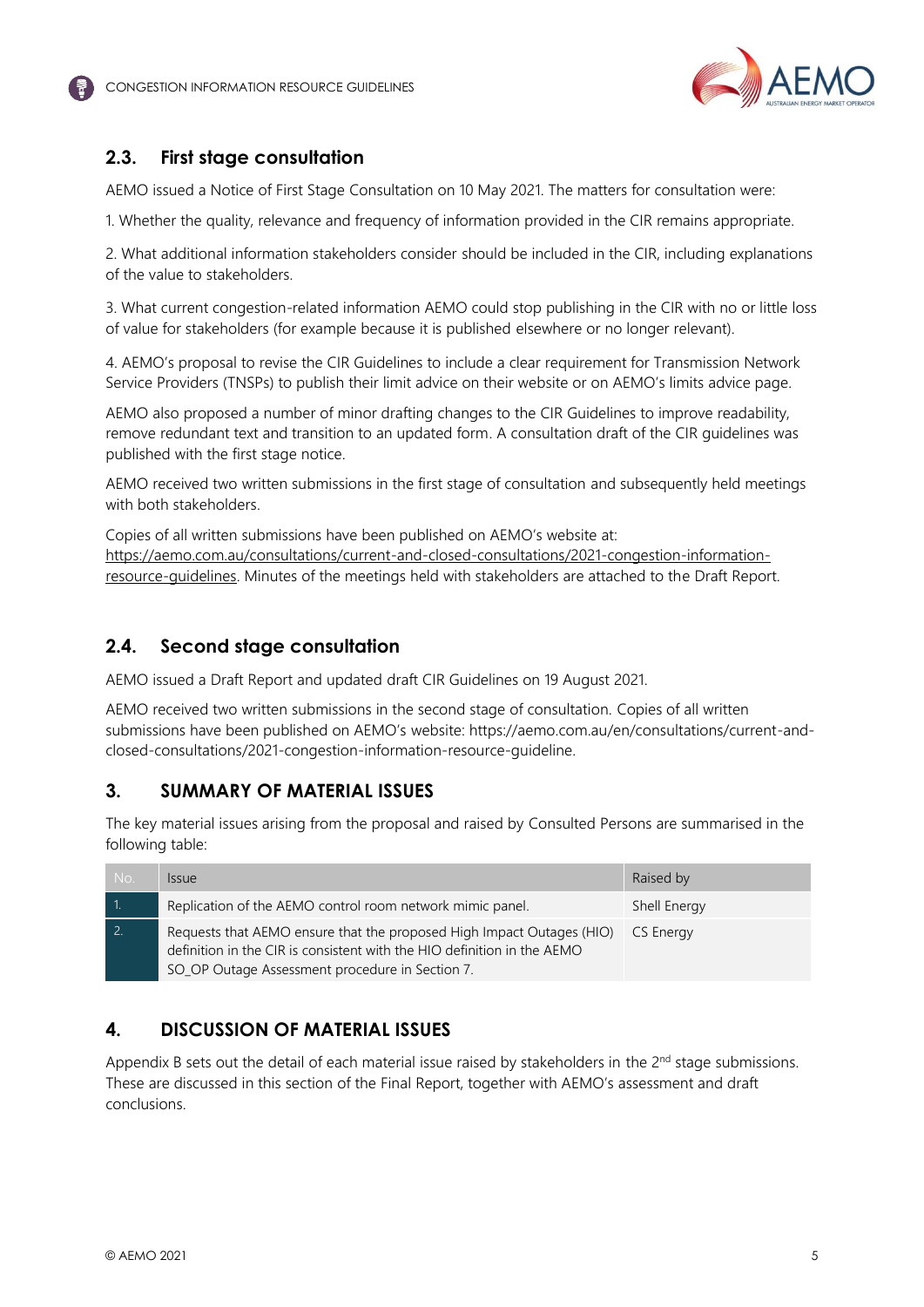

## <span id="page-5-0"></span>**4.1. Consistent definition of HIO in both the CIR and SO\_OG Outage Assessment Procedure**

#### **4.1.1. Issue summary and submissions**

CS Energy recommended that AEMO ensure that the proposed High Impact Outages (HIO) definition in the CIR is consistent with the HIO definition in the AEMO SO\_OP Outage Assessment Procedure.

#### **4.1.2. AEMO's assessment**

AEMO agrees with CS Energy's recommendation for a consistent definition of HIO in both the CIR and AEMO SO\_OP Outage Assessment Procedure.

#### **4.1.3. AEMO's conclusion**

AEMO will ensure that the definition of HIO in the CIR is consistent with the AEMO SO\_OP Outage Assessment Procedure.

## <span id="page-5-1"></span>**4.2. Replication of the AEMO control room network mimic panel**

#### **4.2.1. Issue summary and submissions**

Shell Energy requested in its first stage submission that AEMO make available to market participants a replica of the network mimic panels used by AEMO's control room. Shell Energy indicated that this would enable participants to react promptly to real-time information following extreme power system conditions in the form of unplanned network outages and provide more efficient market response.

Shell Energy and CS Energy expressed their disappointment at AEMO's draft decision not to make a replica mimic panel available to market participants and requested that AEMO reconsider its decision.

#### **4.2.2. AEMO's assessment**

AEMO will re-examine this submission and determine what options are potentially available to provide better information on the current state of power system elements to participants – taking into account implementation cost and security requirements.

### **4.2.3. AEMO's conclusion**

AEMO will add this to the requested items list in the CIR Guidelines and investigate options if this information can be provided in a secure and cost-effective manner.

## <span id="page-5-2"></span>**5. FINAL DETERMINATION**

Having considered the matters raised in submissions, AEMO's final determination is to amend the CIR Guidelines in the form of published on AEMO's website at: [https://aemo.com.au/consultations/current](https://aemo.com.au/consultations/current-and-closed-consultations/2021-congestion-information-resource-guidelines)[and-closed-consultations/2021-congestion-information-resource-guidelines](https://aemo.com.au/consultations/current-and-closed-consultations/2021-congestion-information-resource-guidelines) in accordance with clause 8.9A of the NER.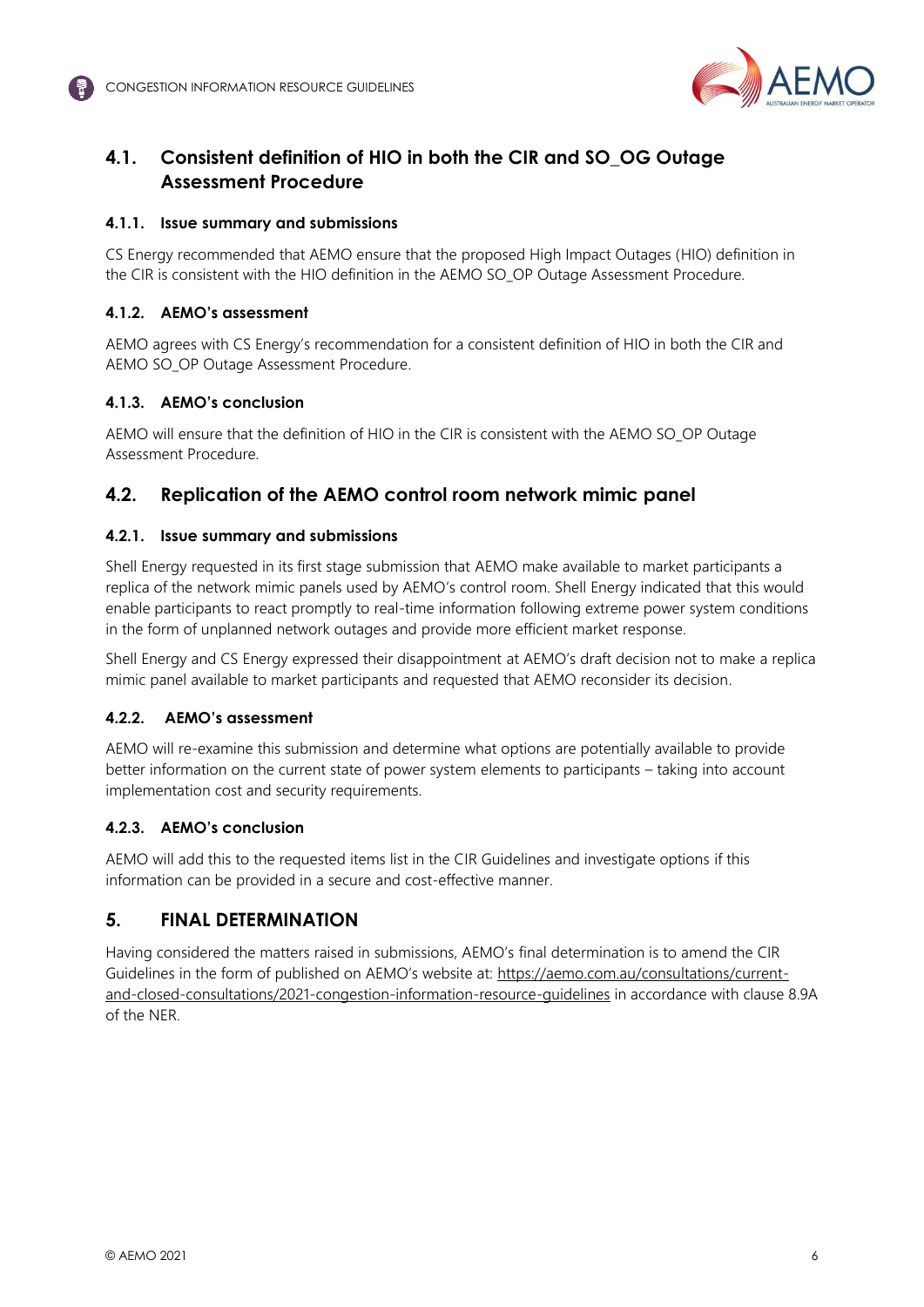

## <span id="page-6-0"></span>**APPENDIX A. GLOSSARY**

| Term or acronym | Meaning                                |
|-----------------|----------------------------------------|
| AEMO            | Australian Energy Market Operator      |
| <b>CIR</b>      | Congestion Information Resource        |
| <b>ESOO</b>     | Electricity Statement of Opportunities |
| <b>HIO</b>      | High Impact outages                    |
| <b>ISP</b>      | Integrated System Plan                 |
| <b>NEM</b>      | National Electricity Market            |
| <b>NER</b>      | National Electricity Rules             |
| <b>NOS</b>      | Network Outage Scheduler               |
| <b>TNSP</b>     | Transmission Network Service Provider  |